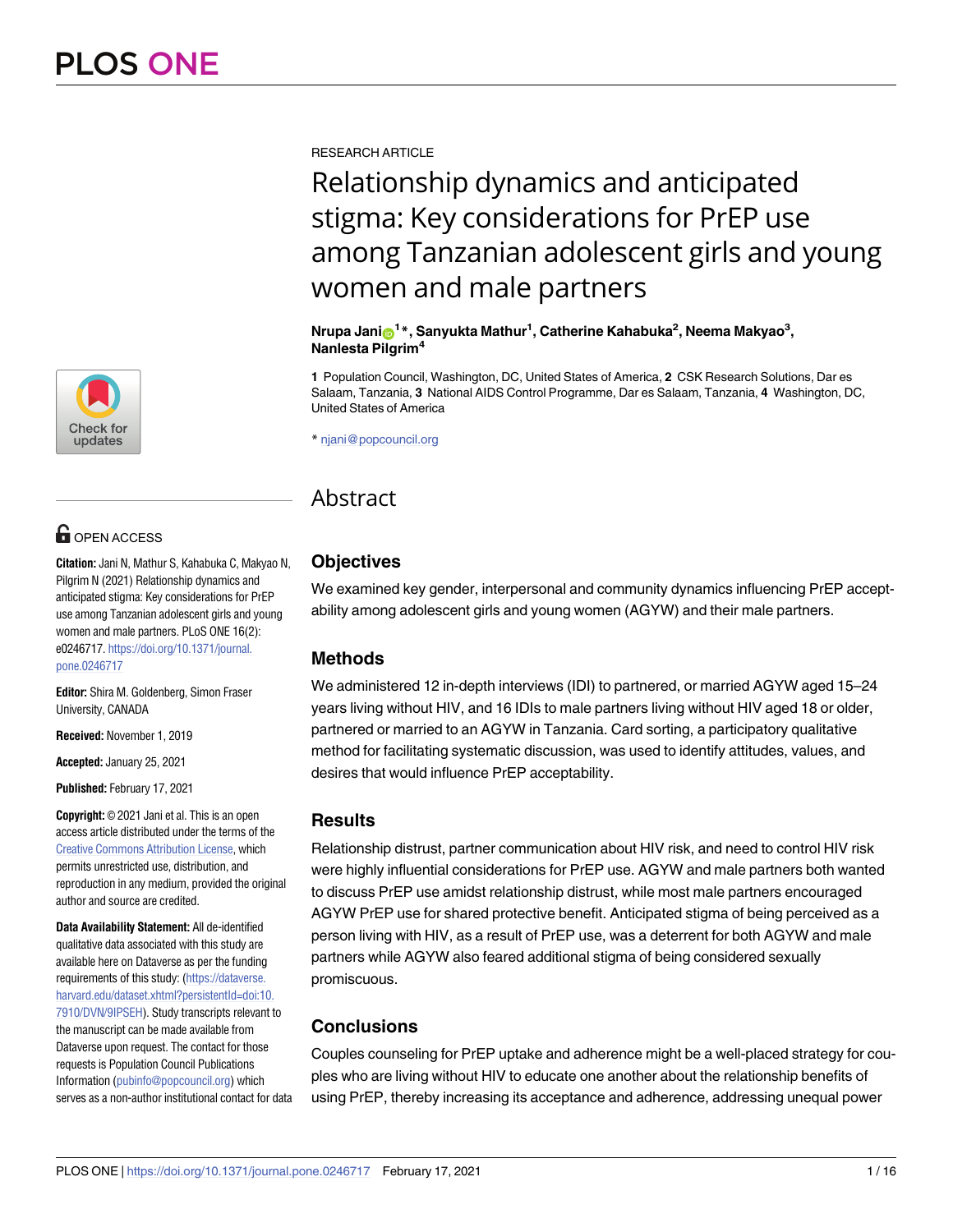<span id="page-1-0"></span>access in the interest of maintaining long-term data accessibility.

**Funding:** This research was funded by Bill & Melinda Gates Foundation- OPP1150068- [https://](https://www.gatesfoundation.org/) [www.gatesfoundation.org/](https://www.gatesfoundation.org/) Bill & Melinda Gates Foundation-OPP1136778- [https://www.](https://www.gatesfoundation.org/) [gatesfoundation.org/.](https://www.gatesfoundation.org/) The funder provided support in the form of salaries for authors [NJ, SM, CK, NP], but did not have any additional role in the study design, data collection and analysis, decision to publish, or preparation of the manuscript. The specific roles of these authors are articulated in the 'author contributions' section. The funding organization did not play a role in the study design, data collection and analysis, decision to publish, or preparation of the manuscript and only provided financial support in the form of authors' salaries and/or research materials. CSK Research Solutions is a private firm that supports design and implementation of research studies and program monitoring and evaluation activities in Tanzania. They did not fund the study. Rather, they served as the Tanzanian research partner in the study. They received a sub-contract from the Population Council to collect data, participate in data analysis and participate in the preparation of the manuscript.

**Competing interests:** CSK Research Solutions is a private firm that supports design and implementation of research studies and program monitoring and evaluation activities in Tanzania. They did not fund the study. Rather, they served as the Tanzanian research partner in the study. They received a sub-contract from the Population Council to collect data, participate in data analysis and participate in the preparation of the manuscript. We have updated our Funding Statement explaining CSK Research Solutions role. This does not alter our adherence to PLOS ONE policies on sharing data and materials.

dynamics, and reducing associated relationship distrust. Community awareness and education about PrEP can help curb persistent PrEP stigma, including intersectional stigma.

## **Introduction**

Adolescent girls and young women (AGYW, women aged 15–24 years) remain highly vulnerable to HIV across sub-Saharan Africa (SSA) [\[1](#page-12-0)]. AGYW bear a heavy burden of HIV compared to their male peers and HIV-related mortality remains the leading cause of death among AGYW in the region [[2](#page-12-0)]. In Tanzania, specifically, new infections among AGYW aged 15–24 years are occurring at a rate twice as high as those among men, in 2018 at 16,000 compared to 7,600 respectively [[3](#page-12-0)]. HIV prevalence is also three times higher in young women (4.4 percent) compared to young men  $(1.1.$  percent)  $[2, 4, 5]$  $[2, 4, 5]$  $[2, 4, 5]$  $[2, 4, 5]$  $[2, 4, 5]$  $[2, 4, 5]$ . Oral pre-exposure prophylaxis (PrEP)-daily HIV medicine taken by people who are living without HIV to avoid getting HIV–can help stem the HIV epidemic among AGYW with effective access and use. However, since its introduction in 2010, PrEP uptake has been slow. To date, only 71 countries have approved use of PrEP and globally there are approximately 465,000–475,000 users of PrEP [\[6\]](#page-12-0), falling far short of the UNAIDS global target of reaching 3 million people with PrEP by 2020 [\[7](#page-12-0)]. Likewise, access to and uptake of PrEP remain low among AGYW across SSA.

PrEP is one of few biomedical HIV prevention methods that AGYW can use and control by themselves, and if used effectively could substantially alter HIV acquisition among AGYW. Yet, a recent systematic analysis that examined 18 global, prospective randomized control trials and PrEP implementation studies found highly variable adherence to PrEP among women, ranging from 29–76% [[8](#page-12-0)]. A study in Kenya showed only 22% of young women offered PrEP started using it, even though 39% did not know their partners' HIV status [\[9\]](#page-12-0). Another PrEP project in Kenya found the drop-out rate among young women was nearly 75% after just one month of enrolment [[10](#page-12-0)]. A range of individual, interpersonal, structural, and socio-cultural factors can influence PrEP uptake and use [\[11\]](#page-13-0). Previous studies have found that adolescents can be reluctant to seek sexual and reproductive health (SRH) services due to experienced or anticipated stigma and discrimination from healthcare providers, feeling socially marginalized, or a lack of social support [\[12,](#page-13-0) [13\]](#page-13-0). While recent studies have shown the important role that community-based organizations [[14](#page-13-0)], networks [[15](#page-13-0)], and health service providers [\[13\]](#page-13-0) play in increasing awareness and support around PrEP use and uptake [[16](#page-13-0)], few have assessed gender and power dynamics, specifically within interpersonal, partner, and community relationships that may affect PrEP use for AGYW. Current efforts to implement PrEP are hampered by low uptake and adherence [\[17\]](#page-13-0). Of note, there were only 3,200–3,700 reported PrEP users in Tanzania as of October 2019 [\[18\]](#page-13-0).

AGYW vulnerability to HIV is in large part due to relationship and power dynamics, including gender and social norms that dictate associated behaviors [[19](#page-13-0)], having older sexual partners, difficulty negotiating safer sex practices [[4](#page-12-0)], intimate partner violence [\[2](#page-12-0), [20](#page-13-0)] and engagement in transactional sex  $[21]$ . At the same time, women and AGYW's retention in prevention of mother to child transmission programming and use of condoms has been shown to increase with male partner involvement [[22](#page-13-0)] while their access to contraceptives has proven to be much more challenging without the support or accompaniment of a male partner [[23](#page-13-0)]. Given the important role and influence male partners may have in AGYW's PrEP decision making, it is vital to understand their perspectives and attitudes towards PrEP to inform PrEP uptake strategies. Yet, most studies on PrEP use and acceptability among men have been conducted among men who have sex with men (MSM), gay, transgender, and bisexual men [[24](#page-13-0),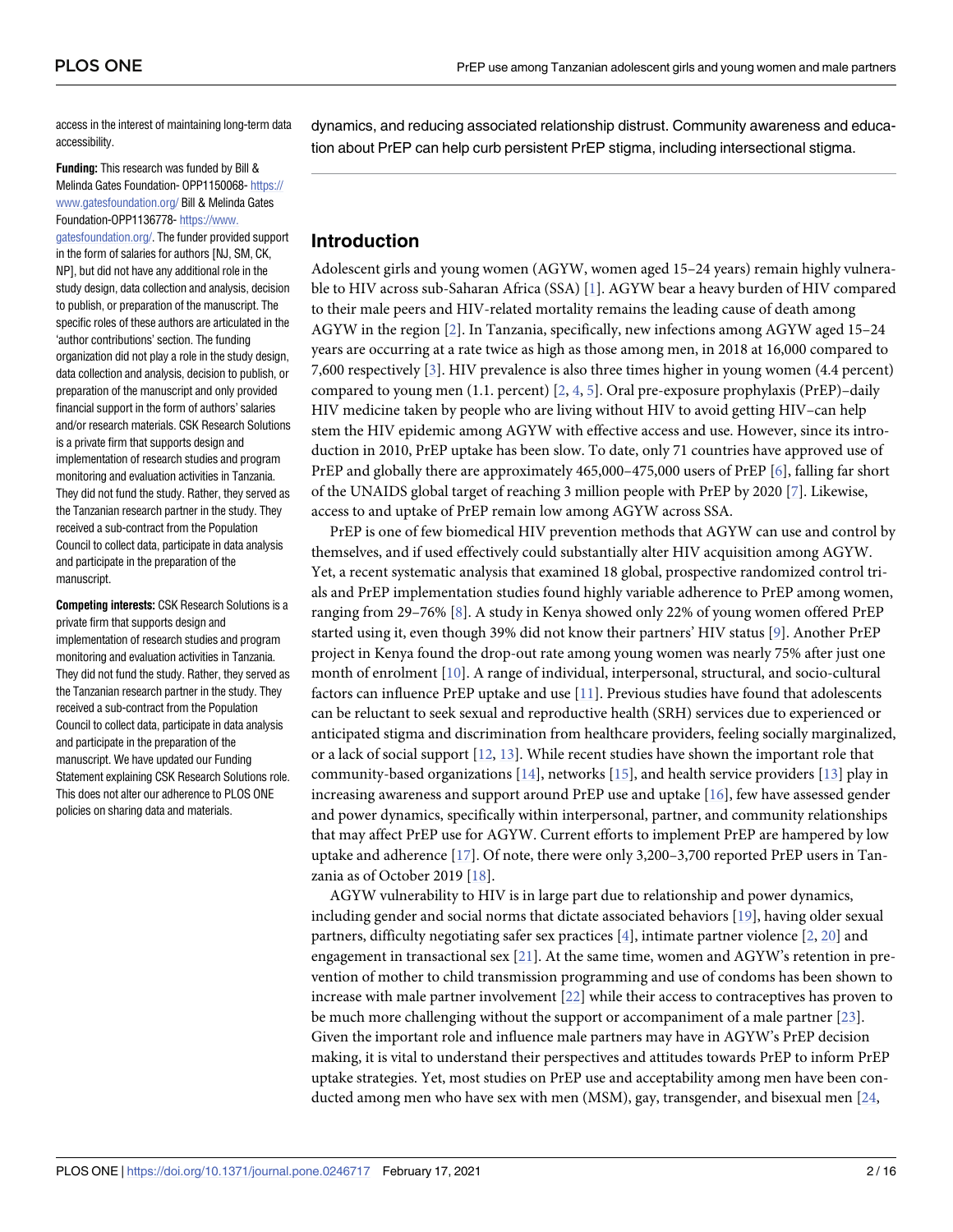<span id="page-2-0"></span>[25\]](#page-13-0). Less is known about the views of heterosexual men in SSA with regards to taking PrEP as well as views on their partner's PrEP use. More information is needed to understand how gender and power dynamics, including their manifestation within interpersonal and partner relationship dynamics may affect PrEP use among AGYW and their male partners. Importantly absent from the current literature on PrEP use is an understanding of how the asynchronous targeting and rollout of PrEP among the high-risk populations mentioned may affect its uptake among other vulnerable populations, such as within the context of AGYW relationships.

In this study, we assess key relationship and contextual factors influencing the uptake and adherence to PrEP as outlined in the framework for PrEP introduction for AGYW [[11](#page-13-0)] to explore critical considerations for PrEP acceptance and use among AGYW and male partners of AGYW in rural and urban Tanzania. At the time of this study Tanzania was considering introducing PrEP. It has been established that formative evaluations that are designed to address anticipated facilitators and barriers can help policy makers and health care providers increase the possibility of successful implementation and uptake of interventions [[26](#page-13-0)[–28\]](#page-14-0). We conducted this acceptability study to understand AGYW and male partners' perspectives on HIV risk to help inform the implementation of PrEP across the country. Specifically, we examine key interpersonal, partner, and community dynamics outlined in the PrEP Introduction Strategies for AGYW framework by Mathur et al. [\[11\]](#page-13-0). The framework outlines the dynamic interplay of factors that influence PrEP introduction for AGYW: 1) factors influencing the feasibility of PrEP introduction and providing quality services (i.e., scientific context, political landscape, health system infrastructure, and provider dynamics) and 2) key factors that inform choice, demand and effective use of PrEP among AGYW (i.e., AGYW characteristics, partner dynamics, family dynamics, community context). This paper examines those factors affecting AGYW's ability to make informed choices in order to increase demand for and effective use of PrEP. Primarily we focus on the following aspects of partner dynamics and AGYW characteristics: HIV risk perception, social support, perception of stigma, gender norms, parental engagement, acceptability, and education and communication messaging. We compare and contrast the responses of AGYW and male partners to understand similarities and differences in their perspectives about PrEP.

#### **Methods**

#### **Study design and sampling**

This formative assessment took place in an urban district in Dar es Salaam and a rural district in Mbeya, Tanzania. These sites were purposively selected as they represented urban and rural locations with high HIV prevalence and where DREAMS (Determined, Resilient, Empowered, AIDS-free, Mentored and Safe), a large-scale multi-sectoral HIV-prevention program, was ongoing. Data used for this study comes from a larger mixed-methods study exploring PrEP feasibility and acceptability in Tanzania, described elsewhere [\[13\]](#page-13-0). This analysis focuses on the subset of married or partnered AGYW. Twelve in-depth interviews (IDIs) were conducted with sexually active, married or partnered AGYW aged 15–24 years living without HIV, and 16 IDIs with male partners aged 18 or older, living without HIV, married to or living with an AGYW. Sample sizes were determined based on literature suggesting sufficient data saturation in qualitative studies [\[29\]](#page-14-0). Partnered AGYW were recruited through referrals from local civil society organizations implementing the DREAMS program or from health service provider referrals. Male partners were recruited through civil society organizations, health service provider referrals, and from partnered AGYW who did and did not participate in the study. An equal number of AGYW and male partners were selected from each location. IDIs were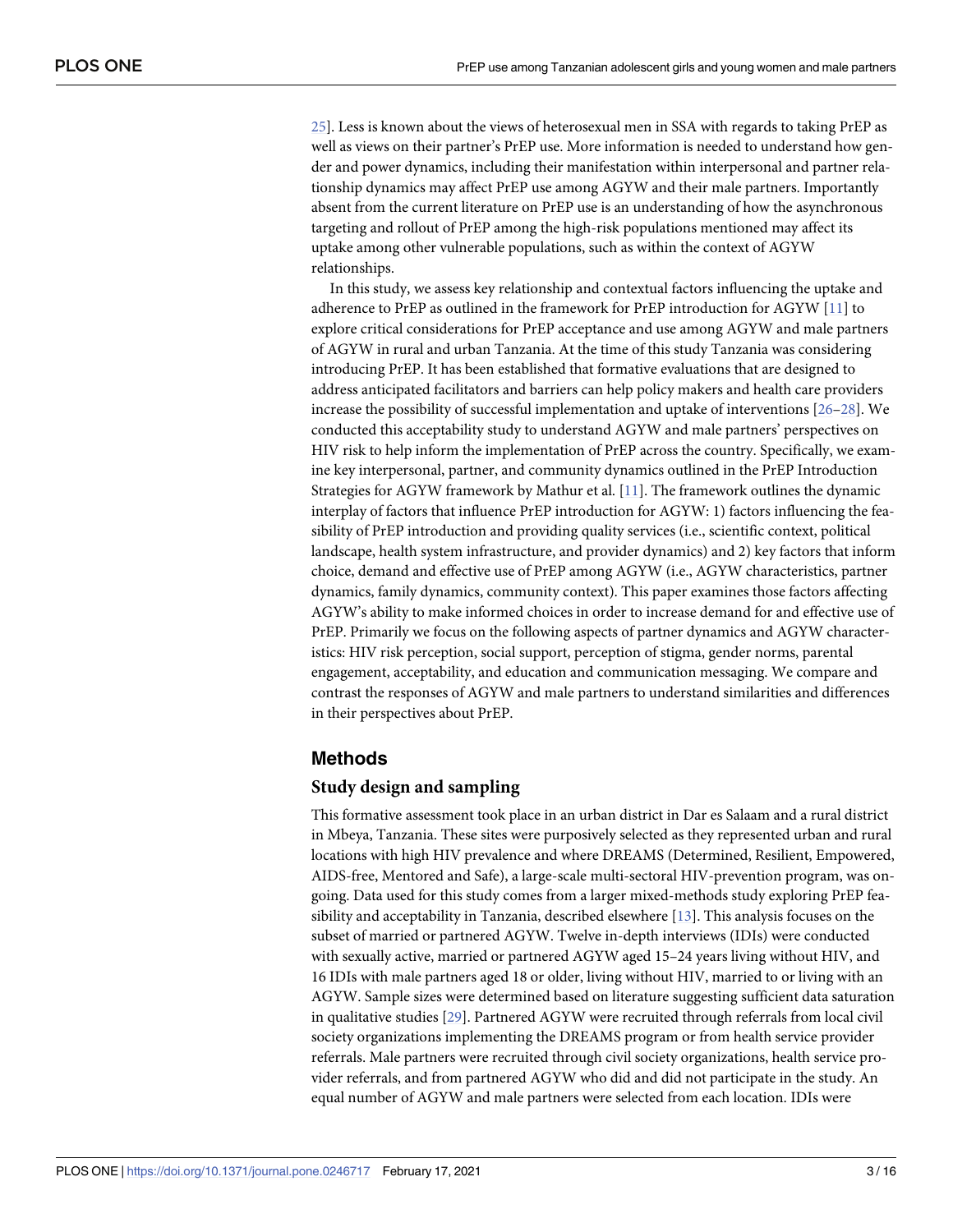<span id="page-3-0"></span>conducted from March to June 2017 shortly before PrEP was rolled out in country [\[30\]](#page-14-0). We focus on the perspectives of AGYW and male partners who report having AGYW partners.

#### **Procedures**

To ensure that participants were adequately informed about PrEP, trained research assistants provided detailed information on oral PrEP to all participants using a visual, standardized PrEP script along with PrEP-like pills for demonstration. Research assistants conducted the IDIs in Kiswahili, which lasted approximately 45–60 minutes using a standardized guide.

Both AGYW and male partners were asked about perceptions of their and their partner's risk for HIV, potential PrEP use by themselves and their partners, and concerns about using PrEP. Interview guide questions were informed by key domains and relationships between the key populations for informed choice, increased demand and effective use of PrEP based on the conceptual framework by Pilgrim et al. [[31](#page-14-0)]. As PrEP was not available in Tanzania at the time of this study, we used card sorting, a participatory qualitative method shown to facilitate systematic discussion [\[32](#page-14-0), [33](#page-14-0)], during each respondent interview to help concretize the issues being discussed and to generate insights around anticipated barriers and facilitators to PrEP use, reflecting on the relative importance of the concept to them. The research team developed the key constructs on the cards and the associated illustrations based on current literature around key factors influencing PrEP use and adherence [\[31,](#page-14-0) [34\]](#page-14-0) to provide contextual validity. The cards were pilot tested during interviews among the Tanzanian based research team and then revised accordingly before they were finalized and implemented. The first section of the IDI posed open ended questions on HIV risk perception & avoidance strategies. In section two participants were read a short script on the purpose, use, and side effects related to PrEP, and then asked to sort the constructs on each of the cards as per the top three most, somewhat, and least important to determining their potential use of PrEP (see [Table](#page-4-0) 1). Issues that participants highlighted were prioritized within the card sort activity and framed the remainder of the interview. Male partners and AGYW were shown nine cards noting key social factors influencing PrEP use [\[31\]](#page-14-0) and were asked to select the top three cards that would most influence their PrEP use, then select the next three cards that would somewhat influence, and finally to select the remaining three cards that would least influence their use of PrEP. The cards included factors such as: wife/partner feelings about taking PrEP; family/parent's feelings about taking PrEP; people will think I have HIV; and partner/wife's HIV status. After ranking and prioritizing the cards, participants explained in detail their reasoning for selecting each card and its associated level of influence on their willingness and ability to take PrEP. [Table](#page-4-0) 1 presents illustrative interview questions asked of both AGYW and male partners.

#### **Analytical approach**

All IDIs were audiotaped, transcribed from Swahili to English into Microsoft Word, and imported into ATLAS.ti (Version 8.0) for analysis. Trained research staff reviewed all transcriptions against their corresponding Swahili audios for content and translation accuracy. Lead study investigators drafted the initial codebook using inductive coding. Three initial transcripts were each independently coded by each of the five research team analysts and then repeated once more to ensure inter-coder agreement. Upon simultaneous review of the coded transcripts, codes were modified accordingly. The study team reviewed and discussed the coded data and emerging themes. After no additional themes emerged, the team finalized the codebook and applied the codes to the remaining transcripts. The analysis team met regularly to discuss coding modifications and application of codes across and within different cadre of participant transcripts, and clarify areas of disagreement to establish convergent validity [\[35\]](#page-14-0).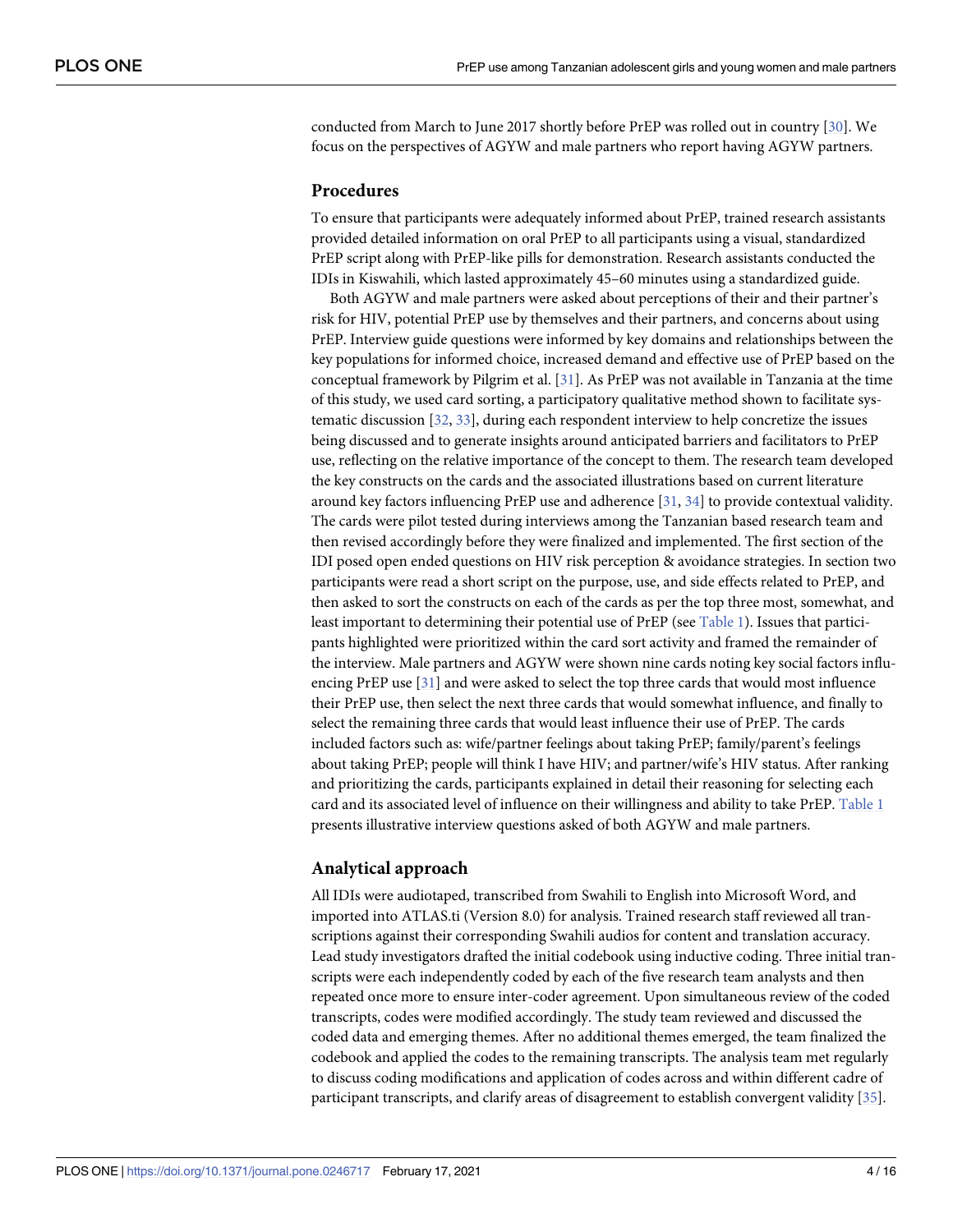| <b>IDI</b> guide section                                                  | <b>Illustrative Questions</b>                                                                                                                                                                                                                                                                                                                                                                                                                |  |  |
|---------------------------------------------------------------------------|----------------------------------------------------------------------------------------------------------------------------------------------------------------------------------------------------------------------------------------------------------------------------------------------------------------------------------------------------------------------------------------------------------------------------------------------|--|--|
| <b>SECTION 1: RISK PERCEPTION &amp;</b><br><b>AVOIDANCE STRATEGIES</b>    | • Some people think that it is very likely that they will get HIV and<br>some people think that they will never get HIV. What about you?<br>How likely do you think it is that you will get HIV? Why do you say<br>so?<br>• Do you think that your sexual partner(s) might be at risk for<br>acquiring HIV? Why or why not?<br>· In general, what do you do to prevent yourself from becoming<br>infected with HIV? What methods do you use? |  |  |
| <b>SECTION 2: Reactions to PrEP</b>                                       | . Would you be interested in taking PrEP? Why or why not?<br>• How would it make you feel to start taking PrEP? (please<br>describe)                                                                                                                                                                                                                                                                                                         |  |  |
| Questions related to specific cards on key<br>considerations for PrEP use |                                                                                                                                                                                                                                                                                                                                                                                                                                              |  |  |
| 'Wife/partner feelings'                                                   | • Why did you select 'Wife/partner feelings' as _____ important?<br>. Would you tell your wife/partner that you decided to take PrEP?<br>Why or why not?<br>• If your partner did not want you to take PrEP, how would that<br>influence your decision to take PrEP?<br>• If your partner did not want you to take PrEP, what might change<br>his/her mind?                                                                                  |  |  |
| 'People will think I have HIV'                                            | • Why did you select 'People will think I have HIV' as most<br>important?<br>• How would your community's opinion about PrEP influence<br>your opinions and decision to take PrEP?<br>• Who in your community would have the greatest influence on<br>your decision to take PrEP? Why?<br>. Would you discuss PrEP with this individual? Why or why not?                                                                                     |  |  |
| 'Partner/wife HIV status'                                                 | • Why did you select 'Partner/Wife's HIV status' as most<br>important?<br>• Based on what you know about your partner (s) HIV status, does<br>that make you more/less willing to take PrEP?<br>. Would you be willing to ask your partner to get tested for HIV?<br>Why or why not?                                                                                                                                                          |  |  |

<span id="page-4-0"></span>

| Table 1. Sample of in-depth interview guide questions asked to AGYW and male partners. |  |  |  |  |  |  |  |
|----------------------------------------------------------------------------------------|--|--|--|--|--|--|--|
|----------------------------------------------------------------------------------------|--|--|--|--|--|--|--|

<https://doi.org/10.1371/journal.pone.0246717.t001>

Thematic content analysis was used to identify key factors influencing willingness to take PrEP. Codebook modification and thematic content analysis were both performed iteratively as codes and themes were refined based on additional transcript data. Saturation of themes was determined after comparing groups of codes and identifying emerging themes in a subset of male partner and AGYW transcripts and reviewing remaining transcripts until no additional themes emerged. For the card sort, a ranking system was applied to aggregate most, somewhat, and least influential factors across participants, wherein the "Least important" category received 1 point; "Somewhat important" category received 2 points, and "Most important" category received 3 points. Cards with the highest scores were selected as main themes for further analysis, as presented below with the accompanying discussion.

#### **Ethical approval**

The study protocol was reviewed and approved by the Population Council Institutional Review Board (New York, USA), the National Institute of Medical Research, Medical Research Coordinating Committee (Dar Es Salaam, Tanzania), and the Mbeya Regional Medical Research Ethics Review Committee, (Mbeya, Tanzania). Participant privacy was ensured by assigning ID numbers to each unique interview and transcript, with identifying information recorded in a separate form only accessible to the research team. All participants were instructed not to use real names during the interview when referring to themselves or others. Audio recordings of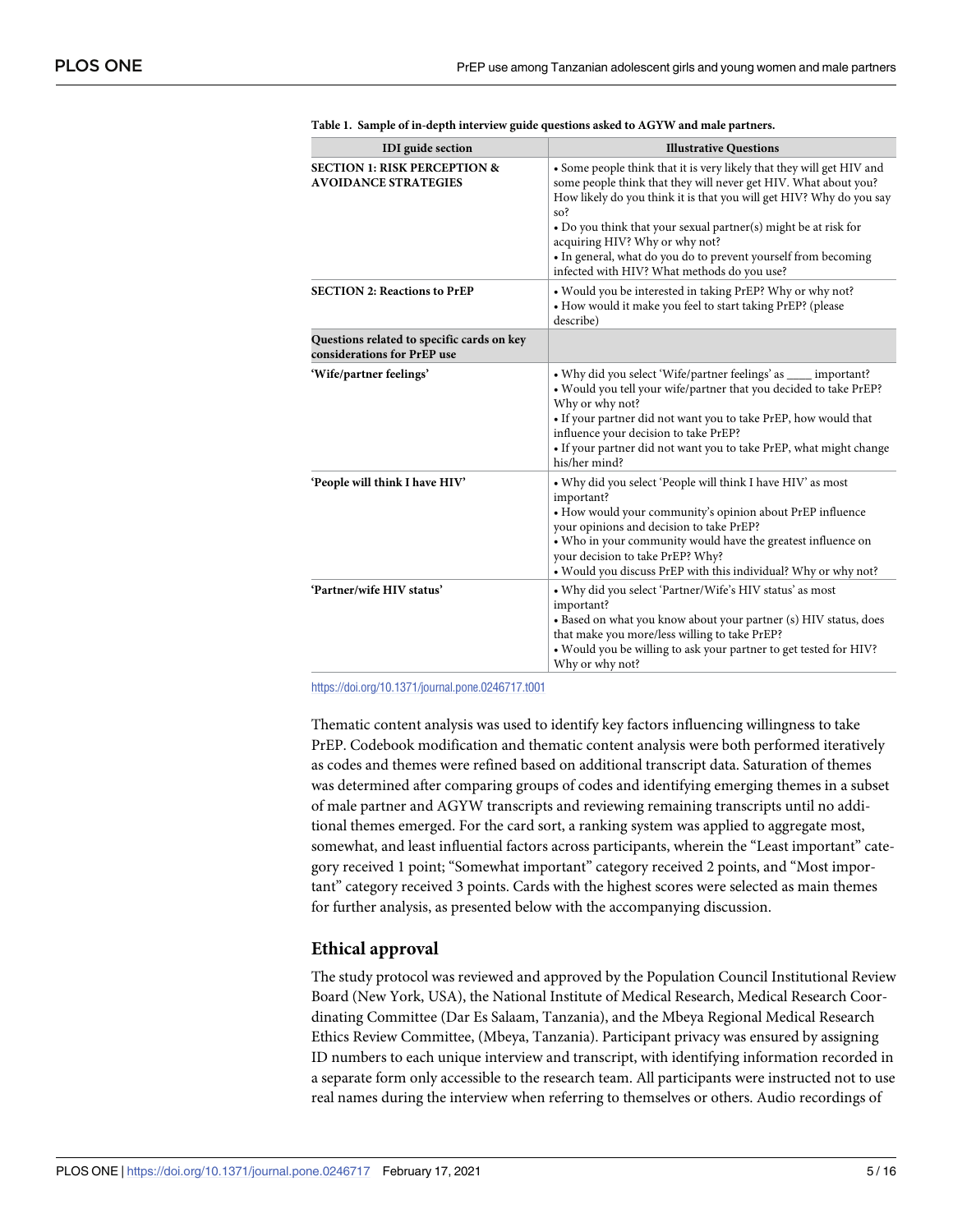interviews were stored in password protected computers, under lock and key, accessible only to authorized research staff at the research partner study office. The study team obtained written informed consent from all participants included in the study. All participants were reimbursed 11,000 Tanzanian shillings [\$4.75USD] for their time.

#### **Results**

Sociodemographic characteristics of participants are presented in Table 2. All respondents were married or in a committed or live-in relationship.

All respondents expressed a sophisticated awareness of their own risk of HIV as well as that of their sexual partner. As a result, all desired access to and noted that they would use PrEP. Three key themes were identified with regards to AGYW and male partner's considerations for PrEP use: relationship dynamics, anticipated stigma, and associated implications for PrEP programming.

### **Relationship dynamics: Communication, faithfulness, and controlling HIV risk**

**Discussion and disclosure of PrEP use.** Several elements related to partner dynamics emerged as the most influential considerations for PrEP use among AGYW and male partners. AGYW saw PrEP as an HIV prevention option they could take independently of their partner and not have to rely on his actions, as in the case of condom use.

*Using PrEP is easier because it is just about myself. I can decide to use PrEP unlike condoms where you may want to use but your partner doesn't*.

–AGYW, age 20, Mbeya

Yet, both male partners and AGYW noted the prime importance of their partners' perspectives in their potential use of PrEP. All respondents wanted to discuss and disclose PrEP use with their partner. Speaking openly with their partners about an array of HIV prevention measures, including condom use and PrEP, would help convince their partners about the shared benefits of PrEP. When asked what her partner's reaction would be to her decision to take PrEP, one AGYW replied:

*"*. . .*if you give him clear instructions, he would join you in using PrEP."*

-AGYW, age 20, Mbeya

A few women confirmed that it would be difficult to use PrEP covertly and doing so would likely result in relationship discord. One young woman alluded that her relationship would be negatively impacted by her non-disclosure of PrEP use:

|  | Table 2. Respondents' socio-demographic characteristics. |  |
|--|----------------------------------------------------------|--|
|  |                                                          |  |

|                                  | <b>AGYW</b>        | Male partners      |  |  |
|----------------------------------|--------------------|--------------------|--|--|
| Number                           | 12                 | 16                 |  |  |
| Age range                        | $19-24$ years      | $19-42$ years      |  |  |
| Median age                       | 21 years           | 26 years           |  |  |
| Highest education level attained | 7 Primary school   | 6 Primary school   |  |  |
|                                  | 5 Secondary school | 8 Secondary school |  |  |
|                                  |                    | 2 Post Secondary   |  |  |

<https://doi.org/10.1371/journal.pone.0246717.t002>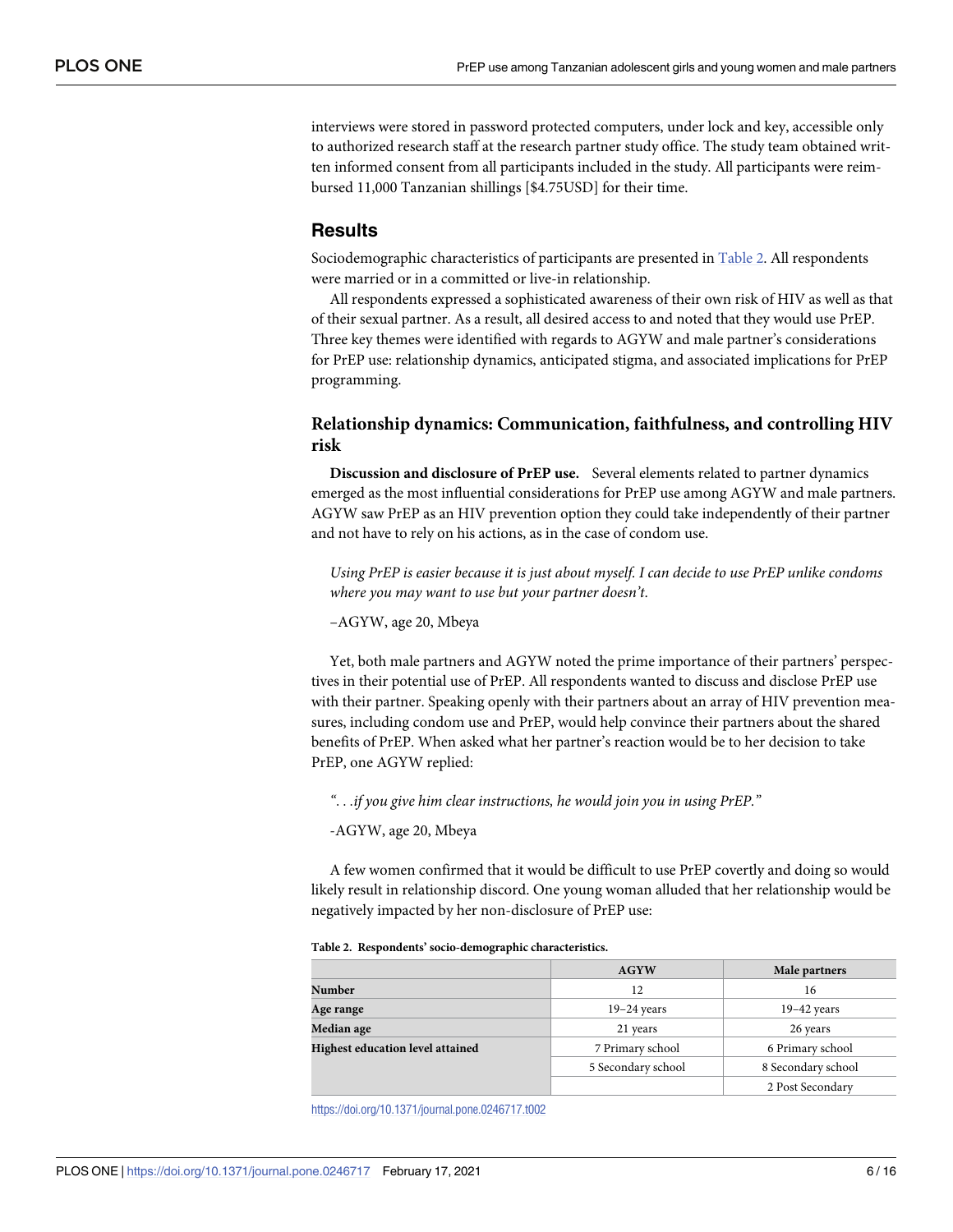Our relationship will be affected if he is not informed, but if I briefly explain it to him, he will *understand I am using PrEP so as to protect myself from HIV infections*. . . *if he understands* me properly, he can decide to accompany me and begin to take PrEP as well. But if I don't tell *him and he finds them on his own*, *that is where the problem steps in*.

–AGYW, age 22, Dar es Salaam

Reported potential relationship problems as possible outcomes of covert PrEP use ranged from relationship dissolution, to loss of financial support, to emotional or physical violence. A few AGYW noted their male partners might shout at or beat them if they took PrEP without notifying them beforehand or without their explicit knowledge and permission. Several male partners mentioned that they would divorce their partners if they found out she was taking PrEP without consultation. When a 30-year-old male partner from Mbeya was asked what his reaction would be to his partner taking PrEP without his knowledge he replied, *"For that only I* could be mad at her...for this I will send her home...I could even beat her...it could affect us *very much and I would even divorce her*.*"*

Men too wished to be informed about PrEP and be involved in the decision-making process to use it. As one male partner noted:

First is...to involve me in what she wishes to do, which is to use these medications...the most *important thing is for me to be involved in the whole process*.

–Male partner, age 42, Dar Es Salaam

Male partners wanted to have access to PrEP, which they felt would help them inform their partner and encourage use. When one male partner was asked if he would disclose his PrEP use to his partner he replied:

Yes, I can tell her, and she must understand. I must teach her about it so that she may also *understand so that she may allow me to take it*.

–Male partner, age 26, Mbeya

Similarly, male partners noted that they would also support their partner in taking PrEP for a variety of reasons, including sharing the benefit of being protected from HIV. When one respondent was asked if he would like for his partner to take PrEP, he replied:

Yes, I would like.... Simply because I have understood about it, and, it is the best way to pro*tect ourselves from HIV and keep us safe*. –Male partner, age 28, Mbeya

**Partner trust.** While partner's perspectives about PrEP use and desire for open communication ranked highly for AGYW and male partners, they also described high levels of distrust within their relationships. AGYW and male partners were both unsure of their partner's sexual networks, stemming from perceived or experienced infidelities within the relationship. Therefore, both believed they were vulnerable to HIV and wanted to use PrEP.

. . . *my husband moves to different places and I can't know if he has other partners*.

–AGYW, age 21, Dar es Salaam

Men acknowledged engaging in sexual relations with women outside of their primary partnership. They also reported that they either did not use condoms or used them inconsistently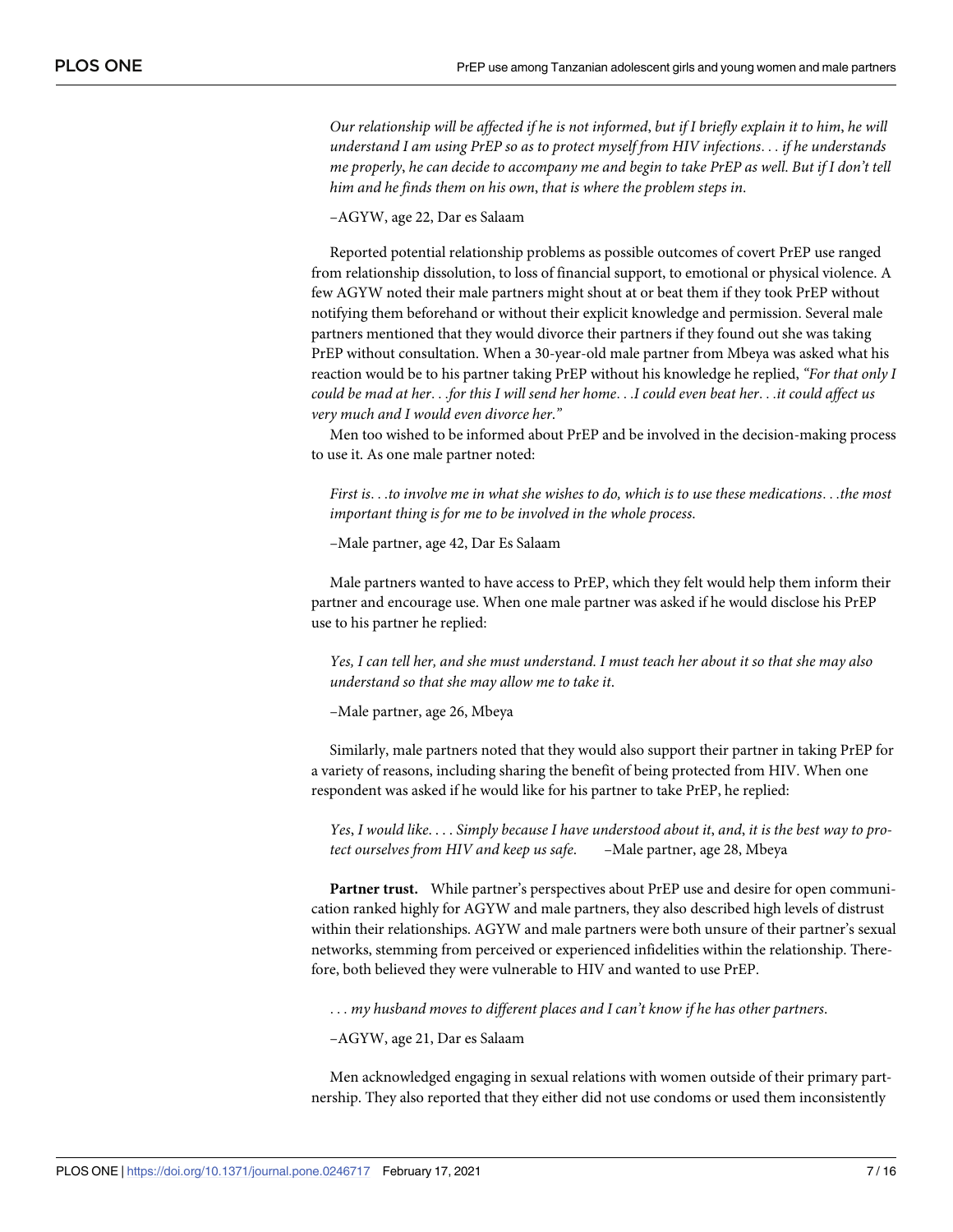with their occasional or regular partners. With their regular partner, male partners noted condom use would signal a breach of trust. Thus, PrEP could play a vital role in protecting themselves and their partners from HIV. When one respondent was describing discussions with his partner about protecting themselves, his response was:

...because I am taking PrEP, even if I cheat, I will not get HIV...because I am a young adult, I don't have only one partner, so if she disagrees with me on taking PrEP, I might have another *sexual partner and if she is HIV positive*, *I may get HIV; and hence she may also get HIV*.– Male Partner, age 24, Mbeya

Unlike male respondents, the majority of AGYW stated they were faithful in their relationships and ascribed their HIV risk to their partners' behaviors. AGYW specifically spoke about their inability to negotiate sexual activity with their husbands or primary partners, as they were unsure about their partner's faithfulness.

Things that will put me at risk for HIV are ... my own partner because I will not be sure of *what he is doing out there, he might be hanging out with other women. He is my husband he will need to have sex with me, I cannot resist him*. . .

–AGYW, age 19, Mbeya

This underlying distrust in relationships furthered desires for partner support and candid communication about HIV prevention measures. Participants did not want to exacerbate infidelity concerns in their relationship which could potentially lead to negative consequences, but instead preferred having open dialogue about shared concerns.

*Yes, we have ever discussed about protecting ourselves from HIV. I told her that though we* trust one another, there is time me as a man I am tempted by other girls, so she is advising me to be faithful and if I fail to obey that I must make sure that I am protecting myself. How? I *must use protective measures to protect myself against HIV*.

–Male partner, age 30, Mbeya

**Anticipated stigma: Family, peers & community perspectives.** Both AGYW and male partners highly ranked peer and family perspectives and the potential for anticipated stigma as key considerations for PrEP use during the card sort. Since PrEP is an antiretroviral drug, both groups feared that prevailing stigma toward people living with HIV (PLHIV) would apply to them if they were to take PrEP.

**Community influence on PrEP use.** Anticipated stigma of being labeled as a person living with HIV was frequently mentioned by male partners. Male partners were concerned about their peers' perceptions of their HIV status, noting that friends would make fun of them for using PrEP. When a 24-year-old driver from rural Mbeya was asked how his community would react to young men his age taking PrEP, he noted, "*They will start laughing at me*. . .*because they will think that I am infected which is not true*.*"* Male partners also commented on the mental health effects of being perceived as living with HIV, which included feeling a loss of manpower, anxiety, and alienation from their family and peers. As one respondent noted:

. . .*when they [people] see you taking PrEP, they will think that you are taking ARVs. So, this is going to affect me psychologically*. . . *As you know, our parents and the community at large*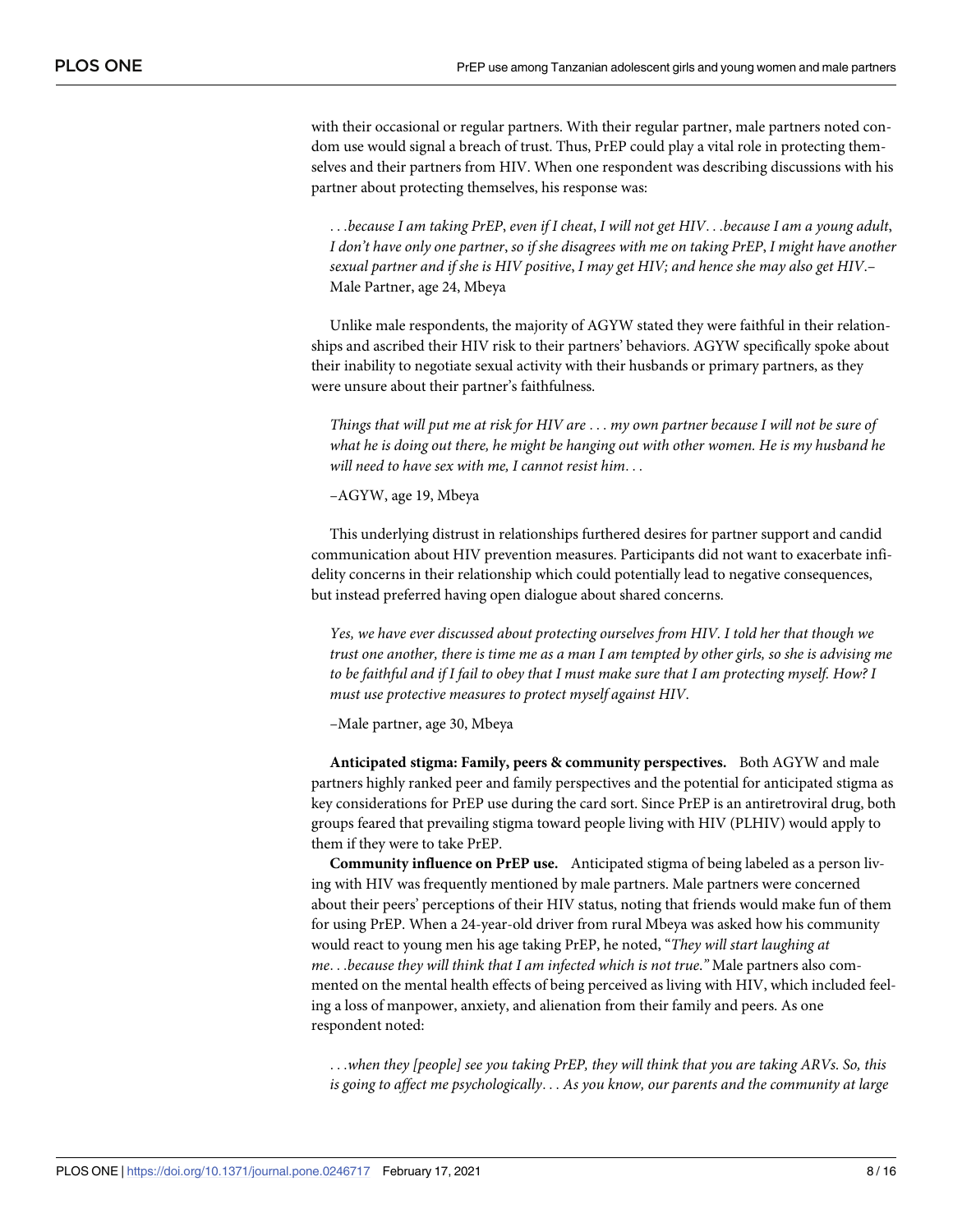*are not well educated, so by taking PrEP they may think that I have HIV*. . .*[and]*. . . *then you are going to be discriminated*.

–Male partner, age 26, Mbeya

AGYW were also concerned about anticipated HIV stigma from their peers and communities. Women noted that their friends perceive and treat PLHIV poorly and try to distance themselves for fear of transmission. One young woman explained:

*Some when they see a HIV infected person*, *they think he/she was a prostitute or had bad sexual behaviors*. . . *Some will keep their relationship with me*, *others will stigmatize me thinking I am HIV infected*.–AGYW, age 21, Mbeya

**Family influence on PrEP use.** Women acknowledged that anticipated HIV-related stigma would pose a barrier to their potential PrEP use. Opinions of family emerged as especially important to AGYW with regards to potential PrEP use. AGYW expressed complicated feelings about anticipated HIV stigma from their parents. While AGYW wanted to be honest with their parents about their potential use of PrEP, they also did not want to be judged for protecting themselves from HIV. While some women mentioned that their family members are understanding and accepting of people living with HIV, others noted that if they were to acquire HIV, their parents would assume that it was due to promiscuous sexual behaviors, which in turn had implications on their potential use of HIV prevention medicines.

*They [my family members] consider them [people living with HIV] as prostitutes*, *and that is why they acquired HIV*.–AGYW, age 22, Dar es Salaam

. . .*parents might say 'Who told you to use this medicine*?*' They might throw them away while you are intending to protect yourself*. . .*Personally*, *I cannot go and tell my father that I am going for PrEP services*. *He will stop me and ask*, *'who said that you are sick*?*'–*AGYW, age 20, Mbeya

Of note, although AGYW were anticipating stigma from parents, they also desired parental support for their use of PrEP.

I will tell my mother [that I am using PrEP] because she is my first parent... She might want to know what PrEP is and what it does. So, I will sit down to tell her and explain well. She will *understand me and allow me to use it*.

–AGYW, age 21, Dar es Salaam

**Considerations for PrEP education programming: Health provider preference & community sensitization.** To build partner engagement and greater communication around PrEP, AGYW and male partners cited the need for early and comprehensive education about the uses, benefits, and side effects of PrEP. They desired this information to enhance their mutual understanding. Male partners highlighted the importance of receiving accurate information about PrEP from health service providers, noting they could suggest strategies to actively support their partner's adherence to PrEP, as well as their own use of it.

*Because I got educated, if she has that education too and she understands about PrEP, I may* allow her to use PrEP. Even if she would not inform me, I know about PrEP, if I found out *that she is using it I would still allow her to use it*.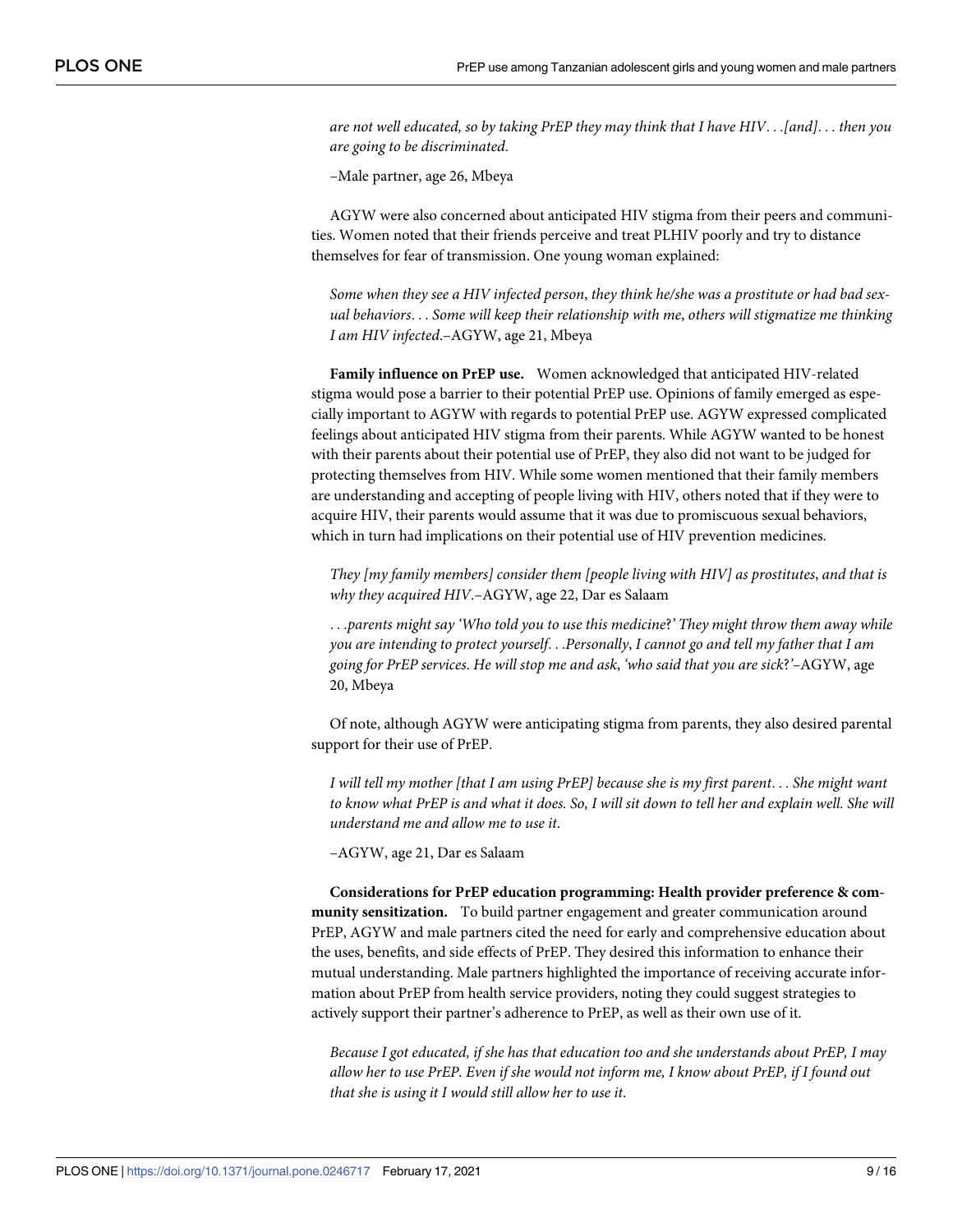–Male partner, age 19, Dar Es Salaam

<span id="page-9-0"></span>AGYW agreed that health providers would be well poised to deliver PrEP education in a convincing and non-judgmental manner to their partners.

*The only person who can speak to him freely is our doctor, even he has done something wrong*. . . *the best person to change his mind would be a doctor*.

–AGYW, age 24, Dar es Salaam

Both AGYW and male partners also noted that a broad-based education effort was needed to sensitize parents, peers, and the community at large about PrEP, all of whom were seen as key facilitators for PrEP uptake and adherence. AGYW noted that their family would be willing to support their PrEP use if they received adequate education enabling them to advocate for her use of it. Appropriate community sensitization efforts were also seen as the solution to combating widespread perceived HIV stigma.

*With education*, *the community will consider it [PrEP] as the normal medication*. . .*The other community can stigmatize him/her thinking that he/she has HIV*. . . *You know everybody tends to stick to what he knows already*.–AGYW, age 23, Mbeya

#### **Discussion**

This study was among the first to highlight the perspectives of both AGYW and male partners of AGYW on the need for oral PrEP among heterosexual partners living without HIV, for HIV prevention program implementation and policy considerations. We used the framework for PrEP Introduction for AGYW [\[11\]](#page-13-0) to guide the analysis of findings, focusing on partner dynamics and anticipated and perceived family and community stigma associated with PrEP use. AGYW saw PrEP as a particularly appealing HIV prevention option initiated and controlled independent of their partner, while male partners welcomed PrEP as a method of protecting themselves from admitted relationship infidelities. Both AGYW and male partners wanted to engage in dialogue with their partner to discuss and disclose their PrEP use, reduce distrust in their relationship, and proactively control their respective HIV risk. Anticipated HIV-related stigma associated with PrEP use was high among both AGYW and male partners, especially emanating from peers and family members as demonstrated by concerns about PrEP being mistaken for ARV medications and its implications towards promiscuity.

Desire for partner engagement and support in the decision-making to use PrEP is a key influencing factor related to Partner Dynamics in the PrEP framework [\[11\]](#page-13-0) and operated within two dimensions. In the first dimension, which was an important consideration for all respondents, the desire and support emanated from each partner's distrust of the other; that is, concerns about or knowledge of relationship infidelity. Even within the confines of a committed relationship, discussion and use of PrEP by partners is viewed as warranted due to relationship infidelities that increase both partners' risk of HIV acquisition. A feasibility study among migrant miners in Mozambique and their female partners also found that most men wanted to be informed of their partner's PrEP use due to mutual relationship distrust [[36](#page-14-0)]. However, our study confirmed that despite admitted infidelities and high relationship distrust male partners are willing to support their AGYW partners to also use PrEP. In the second dimension, which was present for a few participants in both groups, the desire and support were means to reduce the negative effects from existing male partner control and unequal power within the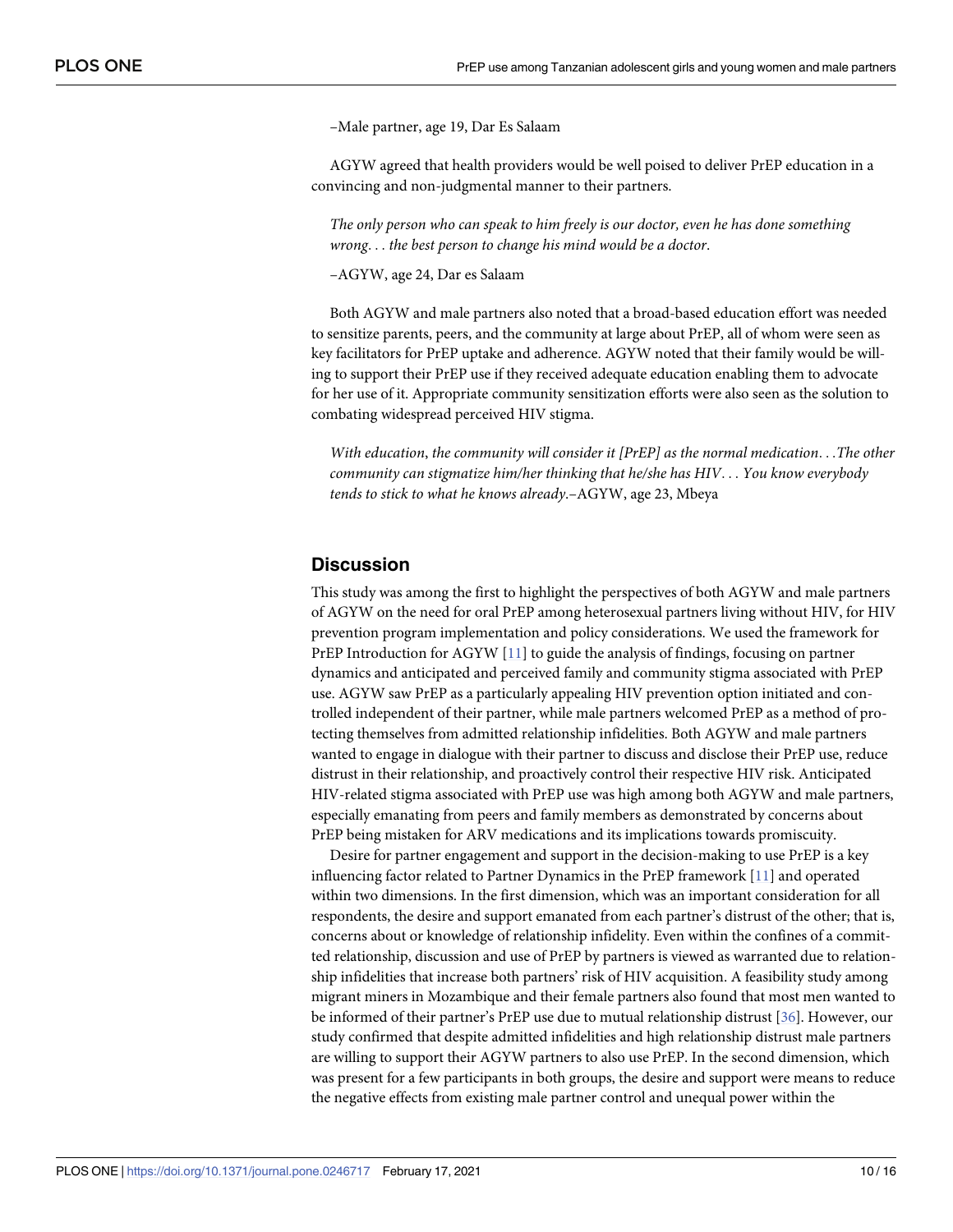<span id="page-10-0"></span>relationship on the part of AGYW, while maintaining this control and power on the part of male partners. Several male partners, corroborated by a few AGYW, insisted that their partners must inform them of use of PrEP prior to initiation. Lack of informing or educating a male partner about PrEP could potentially result in emotional or physical violence as well as loss of financial resources. These are important, negative outcomes that carry serious physical and emotional well-being implications of PrEP disclosure. Pulerwitz and colleagues have also shown that gender norms inform power relationships which in turn influence the risks and opportunities for advancing SRH [[19](#page-13-0)]. Vu et. al found that adolescents in Uganda often internalize gender norms about sexual and intimate relationships, underlying the need to confront unequal gender norms and related health outcomes [\[37\]](#page-14-0).

Our study also demonstrates that for PrEP to be used effectively community sensitization efforts are needed to increase knowledge and decrease stigma around AGYW sexuality, a key determining factor of PrEP use from Mathur et al.'s framework [\[11\]](#page-13-0). Of importance in our study is the intersectional stigma that existed for AGYW and not for male partners. Both AGYW and male partners anticipated that their potential PrEP use would be associated with the stigma of being perceived as a person living with HIV, which is documented in clinical and demonstration trials among various populations [[38](#page-14-0), [39](#page-14-0)]. Our findings are similar to those in clinical trials where AGYW also noted stigma and lack of social support  $[40-42]$  $[40-42]$  $[40-42]$  $[40-42]$ . However, AGYW in our study also anticipated stigma linked to having sex; that is, they would be considered promiscuous if they use PrEP. Intersectional stigma is often discussed in the key population literature among MSM [\[43\]](#page-14-0), sex workers [\[44\]](#page-14-0) and PLHIV [\[45\]](#page-14-0) but we saw a similar phenomenon emerge for AGYW. Intersecting stigmas can exacerbate the harmful effects of PrEP-related stigma, making those who are already disadvantaged less apt to seek HIV related health services [\[46\]](#page-14-0). Dismantling harmful social and intersecting stigmas will be crucial to supporting the uptake of HIV prevention methods by highly vulnerable populations.

#### **Recommendations for future research**

These findings suggest that couples counseling, including adolescent couples, for PrEP uptake and adherence might be a well-placed strategy to educate partners about its shared benefits and potentially address unequal gender norms. PrEP counseling within sero-discordant couples on integrated PrEP and antiretroviral therapy delivery has been successful in encouraging mutual support and adherence to the medication as well as discussing sources of additional risk, such as new sexual partners, further stressing the importance of PrEP use and adherence [\[47,](#page-14-0) [48\]](#page-15-0). It is established in the HIV prevention literature that interventions focusing on both partners in the relationship, as opposed to just one partner, result in more consistent and higher uptake of the prevention methodology [\[49\]](#page-15-0). We posit that integrating couples PrEP counseling programs within couples HIV testing programs may help ensure buy-in and couples' equal access to PrEP, stress the importance of its correct use and adherence, and reduce relationship distrust and other unhealthy relationship outcomes. The World Health Organization's 2016 guidelines only make reference to PrEP adherence counseling [\[50\]](#page-15-0) but not couples based counseling for sero-concordant couples. Similarly, informed choice counseling guidelines for women in Kenya and South Africa mention male partners only in the context of serodiscordant relationships, or women who are concerned that her partner has other sexual partners, as an indicator for when women should consider using PrEP [\[51\]](#page-15-0). Our findings are consistent with other studies that confirm gender and cultural norms often deny women the selfefficacy to access and use SRH products [\[52,](#page-15-0) [53\]](#page-15-0), further emphasizing the need to deconstruct parallel gender norms and power dynamics among male partners of AGYW to better understand their support for PrEP.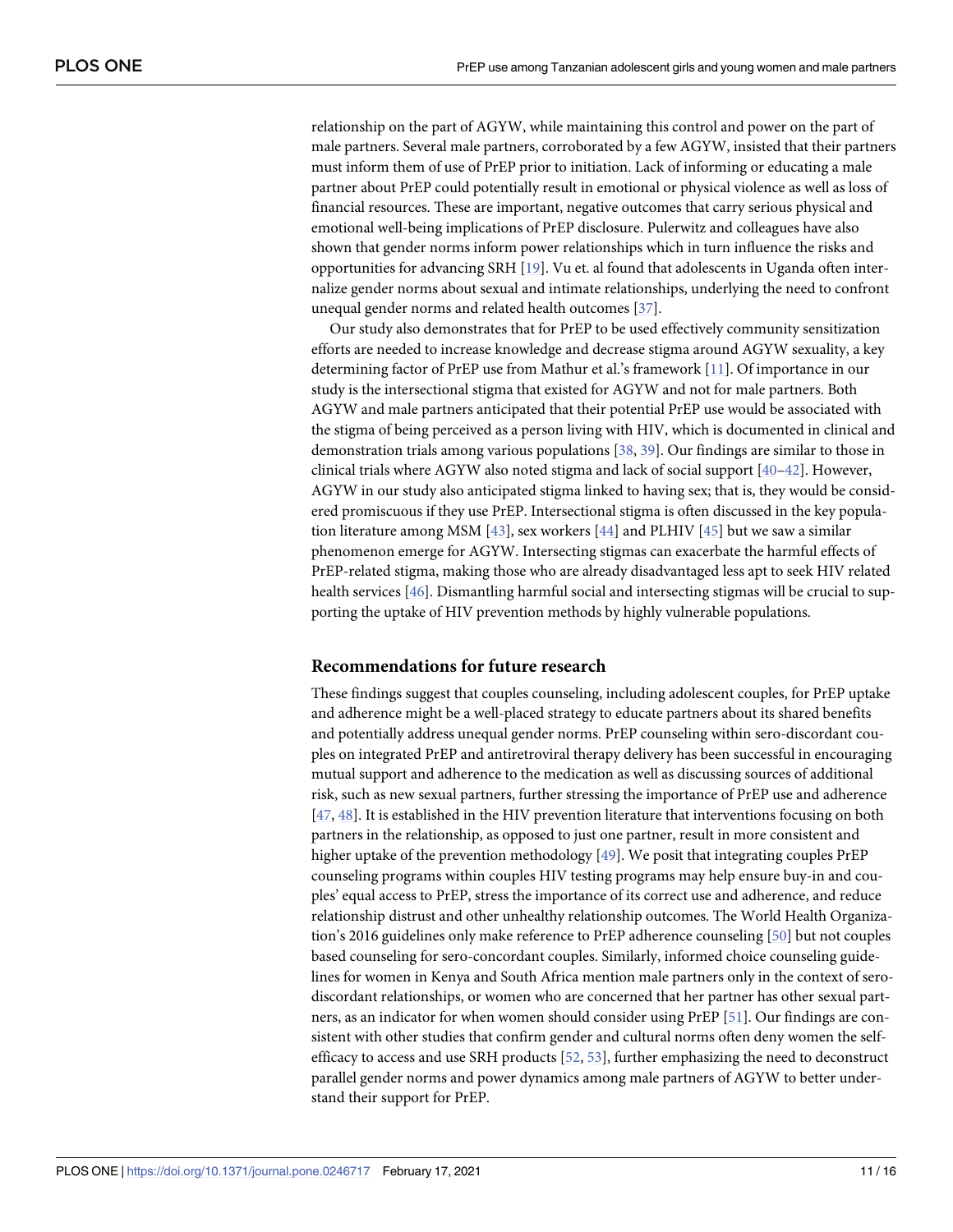<span id="page-11-0"></span>As PrEP use becomes more widespread, community sensitization efforts should focus on dismantling harmful social and intersecting stigmas. PrEP marketing strategies need to consider the community, partner, and family contexts in which PrEP is introduced, as outlined in the PrEP introduction framework for AGYW [[11](#page-13-0)]. Given the relative novelty of PrEP as it continues to be rolled out globally, socio-cultural dynamics and engagement of local communities is critical to effectively reaching AGYW and their male partners with PrEP [[54](#page-15-0), [55](#page-15-0)]. As more countries begin rolling out PrEP, tools such as the PrEP Communications Accelerator can be leveraged to create and market customized, high-quality strategic communication plans to help increase support and demand for PrEP among key target groups [\[56\]](#page-15-0). Additionally, outreach efforts should normalize PrEP use using messaging that allows users to feel proactive and informed about their choice of HIV prevention method to remove use associated stigma [\[57\]](#page-15-0). Approaches being used to reduce intersecting stigmas among PLHIV include developing multi-level resilience focused interventions that build social supports and coping mechanisms for women to mitigate the impacts of stigma at both the community and intrapersonal level [\[58–60\]](#page-15-0). Interventions from studies with PLHIV have also shown that providing gender sensitive training for health care workers, that allow them to reflect on their personal values and the impact of their negative attitudes, have increased client satisfaction and reduced reported stigma and discriminatory attitudes  $[61, 62]$  $[61, 62]$  $[61, 62]$ . Many of these approaches can be adapted to address anticipated stigma among PrEP users, particularly AGYW, and increase PrEP adherence.

#### **Limitations**

Our exploratory study was conducted before PrEP became available in Tanzania. However, it does shed light on the complexities of relationship dynamics, specifically unequal power dynamics, and their associated health implications among AGYW and their male partners that should be explored further, especially amidst the current asynchronous targeting and rollout of PrEP among high-risk populations and its effect on PrEP uptake among other vulnerable populations, such as within the context of committed AGYW relationships. Subsequent PrEP research may want to explore how couple communication, distrust, gendered control, and attitudes toward HIV prevention influence PrEP use in various types of relationships, including casual and long-term committed partnerships among heterosexual couples who are living without HIV. This study did not explore differences in PrEP attitudes across various partnership categories, such as newer versus long-term partnerships or age disparate partnerships, however emerging literature from the region is showing the dire need to reduce HIV risk in transitional relationships [[63](#page-15-0)]. Future work may benefit from examining when sexual partners enter into and transition out of committed relationships as possible PrEP entry points.

### **Conclusions**

In conclusion, increasing PrEP availability and acceptability in settings with a generalized epidemic should be prioritized as part of ongoing HIV prevention efforts. Combatting the HIV epidemic among vulnerable AGYW requires engaging both AGYW and male partners early on within the context of their relationships, particularly within couples counseling approaches, confronting unequal gender norms and their associated health implications, and promoting broad community awareness about PrEP among parents and peers to reduce stigma, including intersectional stigma, and support its mutual use. Findings from this exploratory study should be used to inform PrEP roll out to AGYW and their male partners in Tanzania and settings with similar gender and socio-cultural contexts.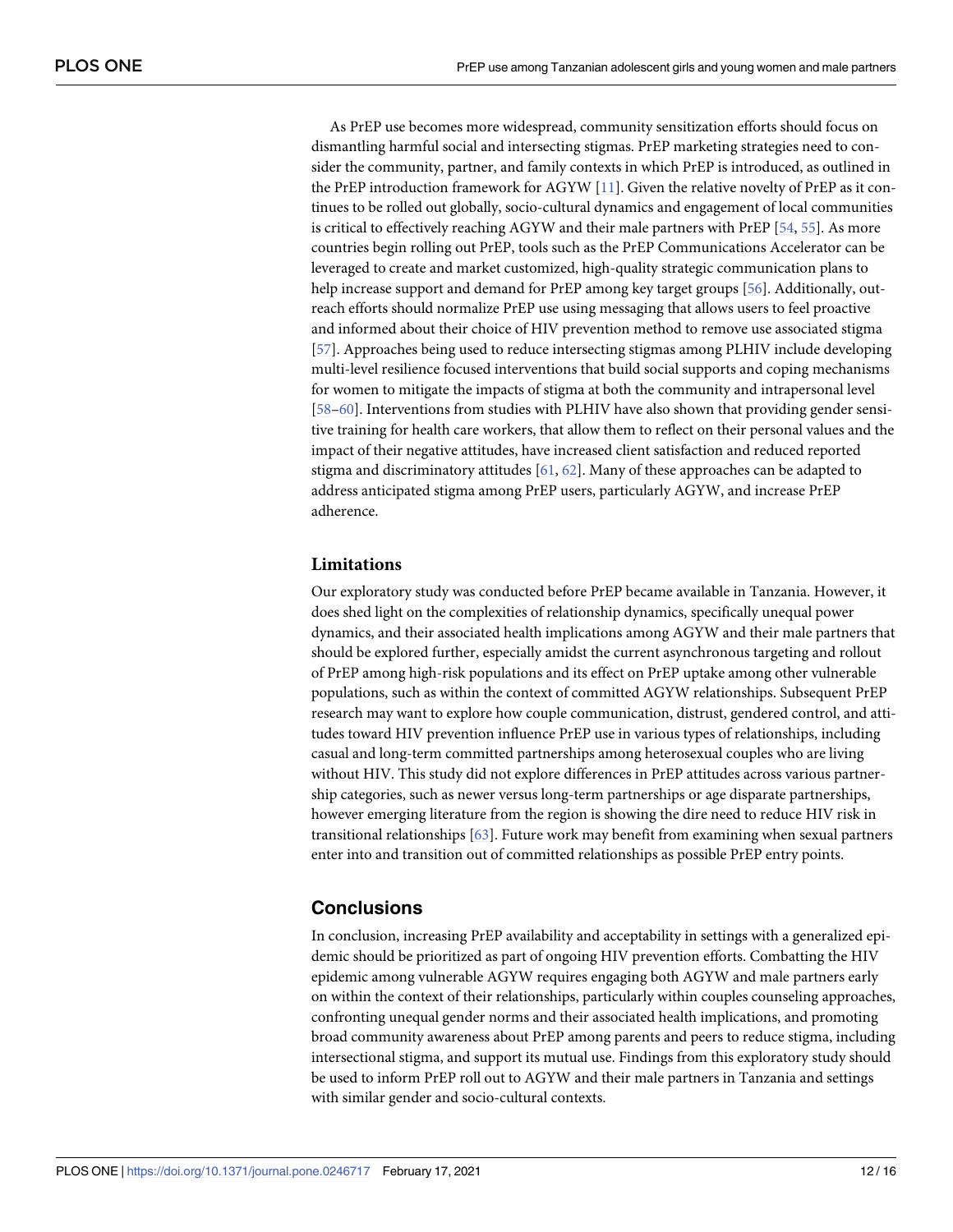#### <span id="page-12-0"></span>**Acknowledgments**

The authors would like to acknowledge the DREAMS program participants and implementing partners in Tanzania, our research partners at CSK Research Solutions, our field data collectors, and all study participants. We would also like to acknowledge support from our colleagues at the Tanzanian Ministry of Health, National AIDS Control Programme, CSK colleague Salum Mshamu, and our Population Council colleagues Lou Apicella, Vaibhav Saria, and Julie Pulerwitz, who provided support and guidance in the study design and analysis of data presented in this manuscript.

#### **Author Contributions**

**Conceptualization:** Nrupa Jani, Sanyukta Mathur, Catherine Kahabuka, Neema Makyao, Nanlesta Pilgrim.

**Formal analysis:** Nrupa Jani, Catherine Kahabuka, Nanlesta Pilgrim.

**Funding acquisition:** Sanyukta Mathur.

**Investigation:** Catherine Kahabuka.

**Methodology:** Nrupa Jani, Sanyukta Mathur, Catherine Kahabuka, Neema Makyao, Nanlesta Pilgrim.

**Project administration:** Nanlesta Pilgrim.

**Supervision:** Nanlesta Pilgrim.

**Writing – original draft:** Nrupa Jani.

**Writing – review & editing:** Nrupa Jani, Sanyukta Mathur, Catherine Kahabuka, Neema Makyao, Nanlesta Pilgrim.

#### **References**

- **[1](#page-1-0).** Dellar RC, Dlamini S, Karim QA. Adolescent girls and young women: key populations for HIV epidemic control. Journal of the International AIDS Society. 2015; 18(2 Suppl 1):19408–. [https://doi.org/10.7448/](https://doi.org/10.7448/IAS.18.2.19408) [IAS.18.2.19408](https://doi.org/10.7448/IAS.18.2.19408) PMID: [25724504](http://www.ncbi.nlm.nih.gov/pubmed/25724504).
- **[2](#page-1-0).** UNAIDS. Prevention Gap Report. Geneva: Joint United National Programme on HIV/AIDS (UNAIDS); 2016.
- **[3](#page-1-0).** UNAIDS. 2018. Country factsheets United Republic of Tanzania 2018 Available from: [https://www.](https://www.unaids.org/en/regionscountries/countries/unitedrepublicoftanzania) [unaids.org/en/regionscountries/countries/unitedrepublicoftanzania](https://www.unaids.org/en/regionscountries/countries/unitedrepublicoftanzania).
- **[4](#page-1-0).** TACAIDS TCfA. Tanzania HIV/AIDS and Malaria Indicator Survey 2011–12. Dar es Salaam, Tanzania: 2013.
- **[5](#page-1-0).** UNAIDS. AIDSinfoSheet—Key HIV Indicators 2017.
- **[6](#page-1-0).** PREPWatch. Global PrEP Enrollee Tracker—April 2019. 2019.
- **[7](#page-1-0).** Barton-Knott S. Call for minimum standards of PrEP provision and monitoring in Europe. UNAIDS Preexposure prophylaxis 2018.
- **[8](#page-1-0).** Sidebottom D, Ekström AM, Strömdahl S. A systematic review of adherence to oral pre-exposure prophylaxis for HIV—how can we improve uptake and adherence? BMC infectious diseases. 2018; 18 (1):581–. <https://doi.org/10.1186/s12879-018-3463-4> PMID: [30445925](http://www.ncbi.nlm.nih.gov/pubmed/30445925).
- **[9](#page-1-0).** Mugwanya K, Pintye J, Kinuthia J, Abuna F, Lagat H, Serede M, Sila J, John-Stewart G, Baeten J. Uptake of PrEP within clinics providing integrated family planning and PrEP services: Results from a large implementation program in Kenya. [Oral abstract presentation]. In press 2018.
- **[10](#page-1-0).** Kyongo JK, Kiragu M, Karuga R, Ochieng C, Ngunjiri A, Wachihi C, Musyoki H, Digolo L, Otiso L, Gelmon L, Kilonzo N, Mukoma W. How long will they take it? Oral pre-exposure prophylaxis (PrEP) retention for female sex workers, men who have sex with men and young women in a demonstration project in Kenya. [Oral Abstract presentation]. In press 2018.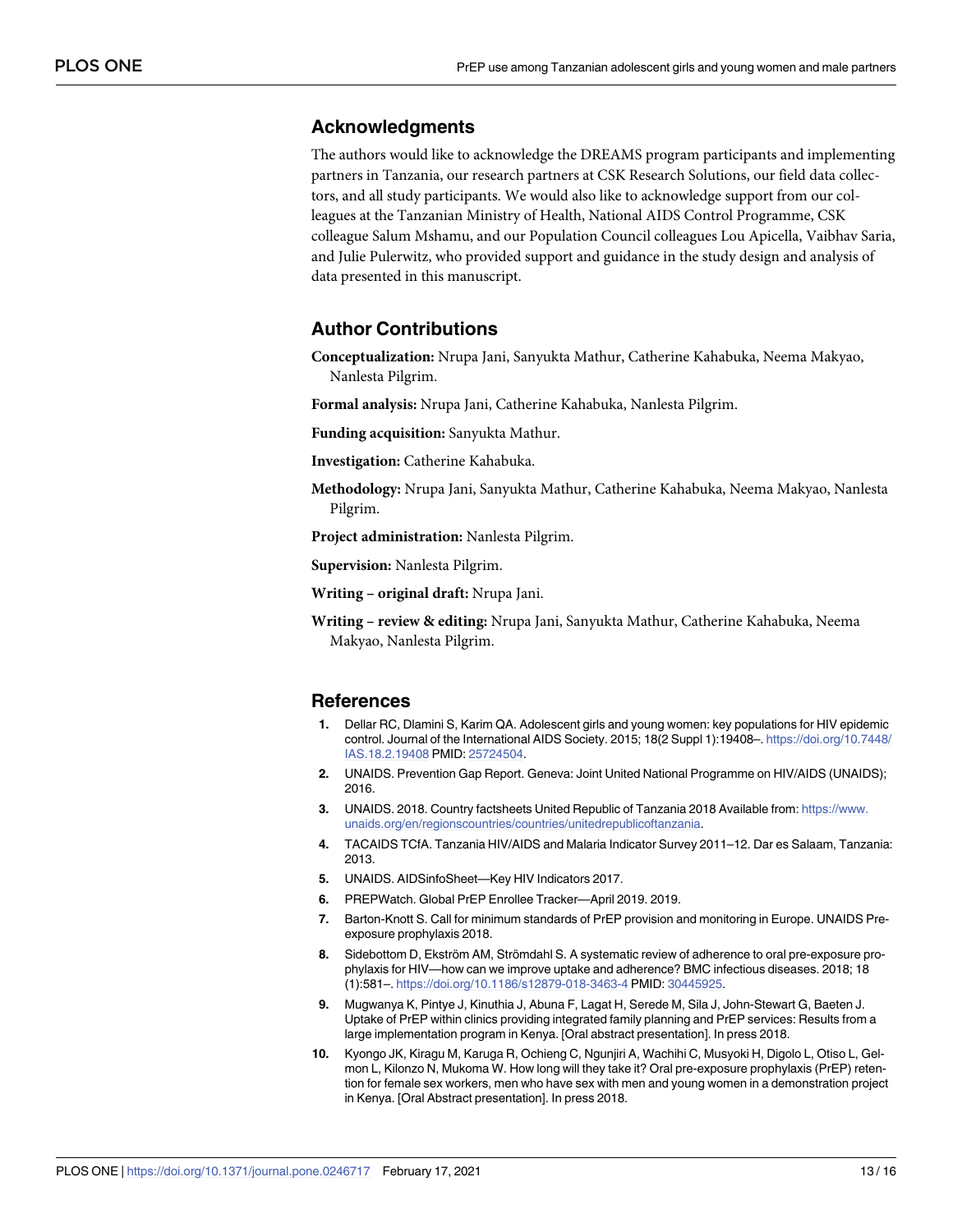- <span id="page-13-0"></span>**[11](#page-1-0).** Mathur S, Pilgrim N, Pulerwitz J. PrEP introduction for adolescent girls and young women. The Lancet HIV. 2016; 3(9):e406–e8. [https://doi.org/10.1016/S2352-3018\(16\)30115-1](https://doi.org/10.1016/S2352-3018%2816%2930115-1) PMID: [27562739](http://www.ncbi.nlm.nih.gov/pubmed/27562739)
- **[12](#page-1-0).** World Health Organization (WHO). Global standards for quality health-care services for adolescents: a guide to implement a standards-driven approach to improve the quality of health care services for adolescents. 2015.
- **[13](#page-1-0).** Pilgrim N, Jani N, Mathur S, Kahabuka C, Saria V, Makyao N, et al. Provider perspectives on PrEP for adolescent girls and young women in Tanzania: The role of provider biases and quality of care. PloS one. 2018; 13(4):e0196280. <https://doi.org/10.1371/journal.pone.0196280> PMID: [29702659](http://www.ncbi.nlm.nih.gov/pubmed/29702659)
- **[14](#page-1-0).** Lachowsky N, Lawson Tattersall T., Sereda P., Wang C., Edwards J., & Hull M,. Community awareness of, use of and attitudes towards HIV pre-exposure prophylaxis (PrEP) among men who have sex with men in Vancouver, Canada: preparing health promotion for a publicly funded PrEP program. Sexual Health. 2019; 16(2):180–6. <https://doi.org/10.1071/SH18115> PMID: [31040001](http://www.ncbi.nlm.nih.gov/pubmed/31040001)
- **[15](#page-1-0).** Flash CA, Dale SK, Krakower DS. Pre-exposure prophylaxis for HIV prevention in women: current perspectives. International journal of women's health. 2017; 9:391–401. [https://doi.org/10.2147/IJWH.](https://doi.org/10.2147/IJWH.S113675) [S113675](https://doi.org/10.2147/IJWH.S113675) PMID: [28615975](http://www.ncbi.nlm.nih.gov/pubmed/28615975).
- **[16](#page-1-0).** Collier K, Colarossi LG, Sanders K. Raising Awareness of Pre-Exposure Prophylaxis (PrEP) among Women in New York City: Community and Provider Perspectives. Journal of Health Communication. 2017; 22(3):183–9. Epub 2017 Feb 8. <https://doi.org/10.1080/10810730.2016.1261969> PMID: [28248625](http://www.ncbi.nlm.nih.gov/pubmed/28248625)
- **[17](#page-1-0).** Adams L, Balderson B, Brown K, Bush S, Packett B. Who Starts the Conversation and Who Receives Preexposure Prophylaxis (PrEP)? A Brief Online Survey of Medical Providers' PrEP Practices Health Education & Behavior. 2018; 45(5):723–9. <https://doi.org/10.1177/1090198117752789> PMID: [29353546](http://www.ncbi.nlm.nih.gov/pubmed/29353546)
- **[18](#page-1-0).** PrEPWatch. Country Updates Tanzania 2019 Available from: [https://www.prepwatch.org/country/](https://www.prepwatch.org/country/tanzania/) [tanzania/](https://www.prepwatch.org/country/tanzania/).
- **[19](#page-1-0).** Pulerwitz J, Blum R, Cislaghi B, Costenbader E, Harper C, Heise L, et al. Proposing a Conceptual Framework to Address Social Norms That Influence Adolescent Sexual and Reproductive Health. J Adolesc Health. 2019; 64(4S):S7–S9. Epub 03/20. <https://doi.org/10.1016/j.jadohealth.2019.01.014> PMID: [30914171](http://www.ncbi.nlm.nih.gov/pubmed/30914171).
- **[20](#page-1-0).** Mathur S, Okal J, Musheke M, Pilgrim N, Patel SK, Bhattacharya R, et al. High rates of sexual violence by both intimate and non-intimate partners experienced by adolescent girls and young women in Kenya and Zambia: Findings around violence and other negative health outcomes. PloS one. 2018; 13(9): e0203929. <https://doi.org/10.1371/journal.pone.0203929> PMID: [30212561](http://www.ncbi.nlm.nih.gov/pubmed/30212561)
- **[21](#page-1-0).** Silberschmidt M & Rasch V. Adolescent girls, illegal abortions and "sugar-daddies" in Dar es Salaam: vulnerable victims and active social agents. Social Science & Medicine. 2001; 52(12):1815–26.
- **[22](#page-1-0).** Kalembo FW, Zgambo M, Mulaga AN, Yukai D, Ahmed NI. Association between Male Partner Involvement and the Uptake of Prevention of Mother-to-Child Transmission of HIV (PMTCT) Interventions in Mwanza District, Malawi: A Retrospective Cohort Study. PLOS ONE. 2013; 8(6):e66517. [https://doi.](https://doi.org/10.1371/journal.pone.0066517) [org/10.1371/journal.pone.0066517](https://doi.org/10.1371/journal.pone.0066517) PMID: [23776683](http://www.ncbi.nlm.nih.gov/pubmed/23776683)
- **[23](#page-1-0).** Hagey JM, Akama E, Ayieko J, Bukusi EA, Cohen CR, Patel RC. Barriers and facilitators adolescent females living with HIV face in accessing contraceptive services: a qualitative assessment of providers' perceptions in western Kenya. Journal of the International AIDS Society. 2015; 18(1):20123–. [https://](https://doi.org/10.7448/IAS.18.1.20123) [doi.org/10.7448/IAS.18.1.20123](https://doi.org/10.7448/IAS.18.1.20123) PMID: [26385854](http://www.ncbi.nlm.nih.gov/pubmed/26385854).
- **[24](#page-1-0).** Chakrapani V, Newman P, Shunmugam M, Mengle S, Varghese J, Nelson R, & Bharat S. Acceptability of HIV Pre-Exposure Prophylaxis (PrEP) and Implementation Challenges Among Men Who Have Sex with Men in India: A Qualitative Investigation. AIDS Patient Care and STDs. 2015; 29(10):569–77. <https://doi.org/10.1089/apc.2015.0143> PMID: [26348459](http://www.ncbi.nlm.nih.gov/pubmed/26348459)
- **[25](#page-1-0).** Hoagland B, Moreira RI, De Boni RB, Kallas EG, Madruga JV, Vasconcelos R, et al. High pre-exposure prophylaxis uptake and early adherence among men who have sex with men and transgender women at risk for HIV Infection: the PrEP Brasil demonstration project. Journal of the International AIDS Society. 2017; 20(1):21472–. <https://doi.org/10.7448/IAS.20.1.21472> PMID: [28418232](http://www.ncbi.nlm.nih.gov/pubmed/28418232).
- **[26](#page-2-0).** Gäbler G CM, Fohringer K, Trauner M, Stamm T. Towards a nationwide implementation of a standardized nutrition and dietetics terminology in clinical practice: a pre-implementation focus group study including a pretest and using the consolidated framework for implementation research. BMC Health Services Research. 2019; 19(1):920. <https://doi.org/10.1186/s12913-019-4600-5> PMID: [31783855](http://www.ncbi.nlm.nih.gov/pubmed/31783855)
- **27.** Baker R, Camosso-Stefinovic J, Gillies C, Shaw EJ, Cheater F, Flottorp S, et al. Tailored interventions to overcome identified barriers to change: effects on professional practice and health care outcomes. The Cochrane database of systematic reviews. 2010;(3):Cd005470. Epub 2010/03/20. [https://doi.org/](https://doi.org/10.1002/14651858.CD005470.pub2) [10.1002/14651858.CD005470.pub2](https://doi.org/10.1002/14651858.CD005470.pub2) PMID: [20238340;](http://www.ncbi.nlm.nih.gov/pubmed/20238340) PubMed Central PMCID: PMC4164371.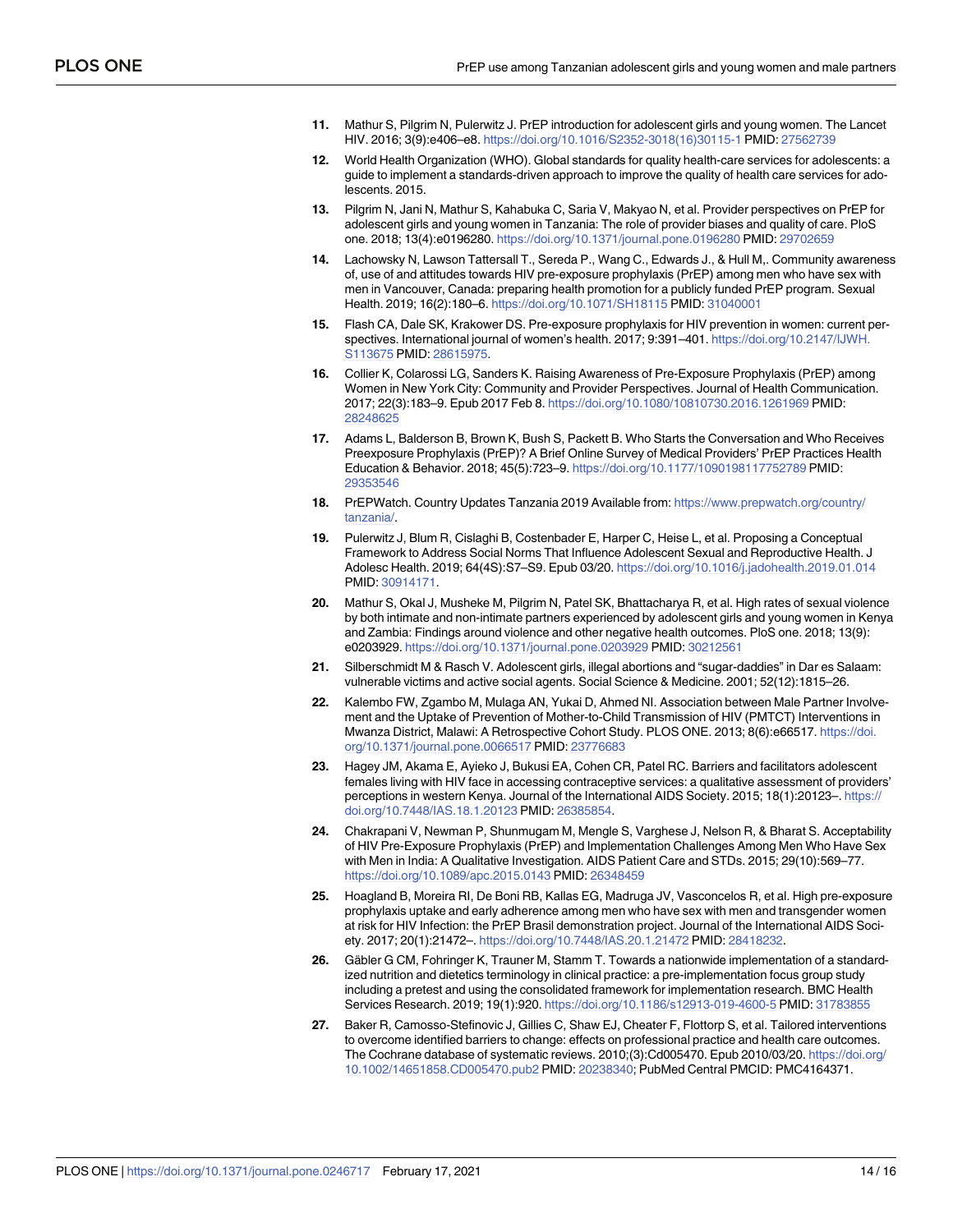- <span id="page-14-0"></span>**[28](#page-2-0).** Stetler CB, Legro MW, Wallace CM, Bowman C, Guihan M, Hagedorn H, et al. The role of formative evaluation in implementation research and the QUERI experience. Journal of General Internal Medicine. 2006; 21(2):S1. <https://doi.org/10.1111/j.1525-1497.2006.00355.x> PMID: [16637954](http://www.ncbi.nlm.nih.gov/pubmed/16637954)
- **[29](#page-2-0).** Guest G, Bunce A, Johnson L. How Many Interviews Are Enough?:An Experiment with Data Saturation and Variability. Field Methods. 2006; 18(1):59–82. <https://doi.org/10.1177/1525822x05279903>
- **[30](#page-3-0).** PREPWatch. Country Updates Tanzania 2019
- **[31](#page-3-0).** Pilgrim N, Mathur S, Gottert A, Rutenberg N, Pulerwitz J. Building evidence to guide PrEP introduction for adolescent girls and young women. 2016
- **[32](#page-3-0).** Mammen JR, Norton SA, Rhee H, Butz AM. New approaches to qualitative interviewing: Development of a card sort technique to understand subjective patterns of symptoms and responses. International journal of nursing studies. 2016; 58:90–6. Epub 2016/02/22. [https://doi.org/10.1016/j.ijnurstu.2015.12.](https://doi.org/10.1016/j.ijnurstu.2015.12.011) [011](https://doi.org/10.1016/j.ijnurstu.2015.12.011) PMID: [26897540;](http://www.ncbi.nlm.nih.gov/pubmed/26897540) PubMed Central PMCID: PMC4837076.
- **[33](#page-3-0).** Conrad Lettie Y, Tucker Virginia M. Making it tangible: hybrid card sorting within qualitative interviews. Journal of Documentation. 2019; 75(2):397–416. <https://doi.org/10.1108/JD-06-2018-0091>
- **[34](#page-3-0).** Population Council. Introducing Antiretroviral (ARV)-Based Prevention Products for Women: A Guide to Strategic Decisionmaking and Planning. New York2015.
- **[35](#page-3-0).** Friese S. Qualitative data analysis with ATLAS. ti. Ltd. SP, editor2014.
- **[36](#page-9-0).** Falcao J, Ahouaa L, Zerbeb A, di Matteia P, Baggaley R, Chivurre V, Mulondo P, Ramiro I, Dalal S, Morales F, O'Reilly K, & El-Sadr W. Willingness to use short-term oral pre-exposure prophylaxis (PrEP) by migrant miners and female partners of migrant miners in Mozambique. Culture, health & sexuality. 2017; 19(12). <https://doi.org/10.1080/13691058.2017.1316424> PMID: [28468533](http://www.ncbi.nlm.nih.gov/pubmed/28468533)
- **[37](#page-10-0).** Vu L, Pulerwitz J, Burnett-Zieman B, Banura C, Okal J, Yam E. Inequitable Gender Norms From Early Adolescence to Young Adulthood in Uganda: Tool Validation and Differences Across Age Groups. J Adolesc Health. 2017; 60(2s2):S15–s21. Epub 2017/01/23. [https://doi.org/10.1016/j.jadohealth.2016.](https://doi.org/10.1016/j.jadohealth.2016.09.027) [09.027](https://doi.org/10.1016/j.jadohealth.2016.09.027) PMID: [28109335.](http://www.ncbi.nlm.nih.gov/pubmed/28109335)
- **[38](#page-10-0).** Dubov A, Galbo P Jr, Altice FL, Fraenkel L. Stigma and Shame Experiences by MSM Who Take PrEP for HIV Prevention: A Qualitative Study. American journal of men's health. 2018; 12(6):1843–54. Epub 08/30. <https://doi.org/10.1177/1557988318797437> PMID: [30160195.](http://www.ncbi.nlm.nih.gov/pubmed/30160195)
- **[39](#page-10-0).** Ngure K, Heffron R, Curran K, Vusha S, Ngutu M, Mugo N, et al. I Knew I Would Be Safer. Experiences of Kenyan HIV Serodiscordant Couples Soon After Pre-Exposure Prophylaxis (PrEP) Initiation. AIDS patient care and STDs. 2016; 30(2):78–83. <https://doi.org/10.1089/apc.2015.0259> PMID: [26836236](http://www.ncbi.nlm.nih.gov/pubmed/26836236).
- **[40](#page-10-0).** Corneli AL, Deese J, Wang M, Taylor D, Ahmed K, Agot K, et al. FEM-PrEP: adherence patterns and factors associated with adherence to a daily oral study product for pre-exposure prophylaxis. JAIDS Journal of Acquired Immune Deficiency Syndromes. 2014; 66(3):324–31. [https://doi.org/10.1097/QAI.](https://doi.org/10.1097/QAI.0000000000000158) [0000000000000158](https://doi.org/10.1097/QAI.0000000000000158) PMID: [25157647](http://www.ncbi.nlm.nih.gov/pubmed/25157647)
- **41.** Marrazzo J, Ramjee G, Richardson B.A., Gomez K, Mgodi N, Nair G, et al. Tenofovir-based preexposure prophylaxis for HIV infection among African women. N Engl J Med. 2015; 372(6):509–18. PubMed Central PMCID: PMC25651245. <https://doi.org/10.1056/NEJMoa1402269> PMID: [25651245](http://www.ncbi.nlm.nih.gov/pubmed/25651245)
- **[42](#page-10-0).** Yun K, Xu J-j, Zhang J, Li J-m, Hu Q-h, Chu Z-x, et al. Female and younger subjects have lower adherence in PrEP trials: a meta-analysis with implications for the uptake of PrEP service to prevent HIV. Sexually Transmitted Infections. 2018; 94(3):163–8. <https://doi.org/10.1136/sextrans-2017-053217> PMID: [28756409](http://www.ncbi.nlm.nih.gov/pubmed/28756409)
- **[43](#page-10-0).** Quinn K, Bowleg L, Dickson-Gomez J. "The fear of being Black plus the fear of being gay": The effects of intersectional stigma on PrEP use among young Black gay, bisexual, and other men who have sex with men. Social Science & Medicine. 2019; 232:86–93. [https://doi.org/10.1016/j.socscimed.2019.04.](https://doi.org/10.1016/j.socscimed.2019.04.042) [042.](https://doi.org/10.1016/j.socscimed.2019.04.042)
- **[44](#page-10-0).** Tsang EY-H, Qiao S, Wilkinson JS, Fung AL-C, Lipeleke F, Li X. Multilayered Stigma and Vulnerabilities for HIV Infection and Transmission: A Qualitative Study on Male Sex Workers in Zimbabwe. American journal of men's health. 2019; 13(1):1557988318823883-. <https://doi.org/10.1177/1557988318823883> PMID: [30819062](http://www.ncbi.nlm.nih.gov/pubmed/30819062).
- **[45](#page-10-0).** Logie CH, Williams CC, Wang Y, Marcus N, Kazemi M, Cioppa L, et al. Adapting stigma mechanism frameworks to explore complex pathways between intersectional stigma and HIV-related health outcomes among women living with HIV in Canada. Social Science & Medicine. 2019; 232:129–38. [https://](https://doi.org/10.1016/j.socscimed.2019.04.044) [doi.org/10.1016/j.socscimed.2019.04.044](https://doi.org/10.1016/j.socscimed.2019.04.044) PMID: [31079013](http://www.ncbi.nlm.nih.gov/pubmed/31079013)
- **[46](#page-10-0).** Golub SA. PrEP Stigma: Implicit and Explicit Drivers of Disparity. Current HIV/AIDS reports. 2018; 15 (2):190–7. Epub 2018/02/21. <https://doi.org/10.1007/s11904-018-0385-0> PMID: [29460223;](http://www.ncbi.nlm.nih.gov/pubmed/29460223) PubMed Central PMCID: PMC5884731.
- **[47](#page-10-0).** World Health Organization (WHO). Guideline on when to start Antiretroviral Therapy and on Pre-exposure Prophylaxis for HIV. 2015.